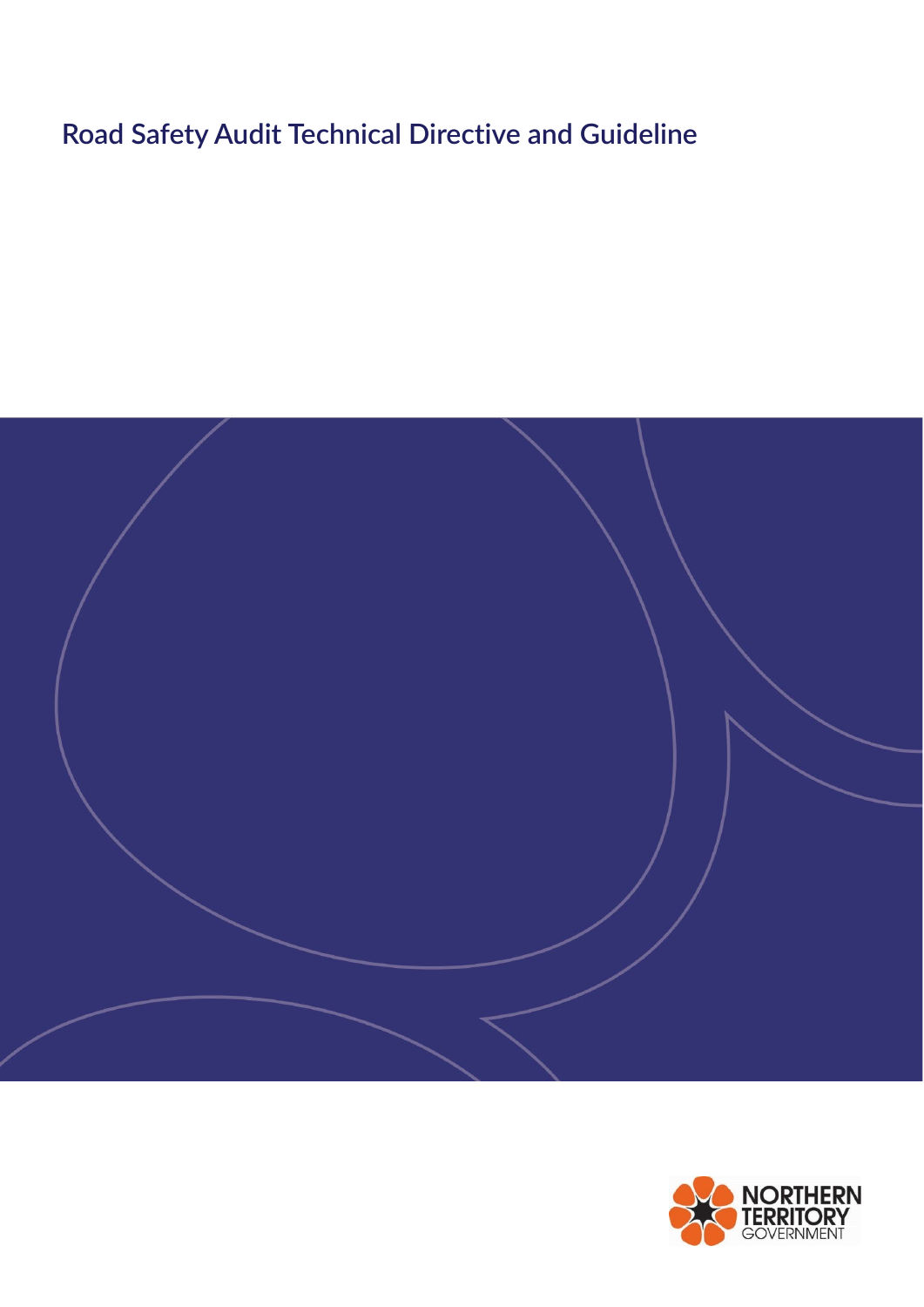| Document title         | Road Safety Audit Technical Directive and Guideline                                                   |  |  |
|------------------------|-------------------------------------------------------------------------------------------------------|--|--|
| <b>Contact details</b> | Department of Infrastructure, Planning and Logistics, Transport and Civil<br><b>Services Division</b> |  |  |
| Approved by            | Bruce Michael, Executive Director Transport Planning                                                  |  |  |
| Date approved          | 10 October 2019                                                                                       |  |  |
| <b>Document review</b> | As and when required                                                                                  |  |  |
| <b>TRM</b> number      | 2016/0645-0032~0028                                                                                   |  |  |

| <b>Version</b> | <b>Date</b>     | <b>Author</b>     | <b>Changes made</b>    |
|----------------|-----------------|-------------------|------------------------|
| 1.0            | November 2014   |                   | Document first release |
| $\sqrt{2.0}$   | 10 October 2019 | Sam Hatzivalsamis | Updated document       |
|                |                 |                   |                        |

| <b>Acronyms</b> | <b>Full form</b>                                     |
|-----------------|------------------------------------------------------|
| <b>AGRS</b>     | Austroads Guide to Road Safety                       |
| <b>DIPL</b>     | Department of Infrastructure, Planning and Logistics |
| <b>CAR</b>      | <b>Corrective Action Report</b>                      |
| <b>IPWEA</b>    | Institute of Public Works Engineering Australasia    |
| <b>NTG</b>      | <b>Northern Territory Government</b>                 |
| <b>RSA</b>      | Road Safety Audit                                    |
| <b>TRM</b>      | Territory Records Management (system)                |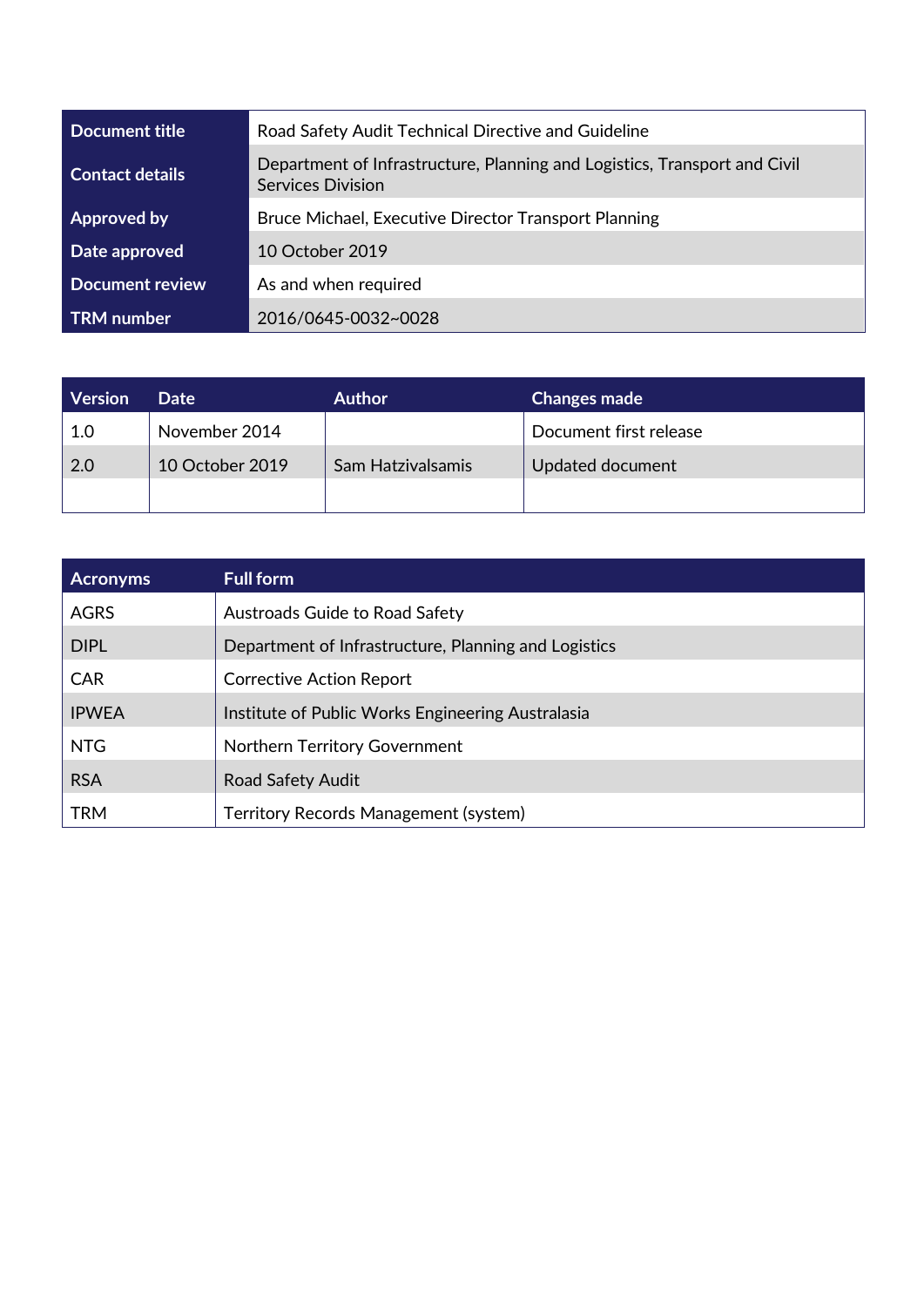# **Contents**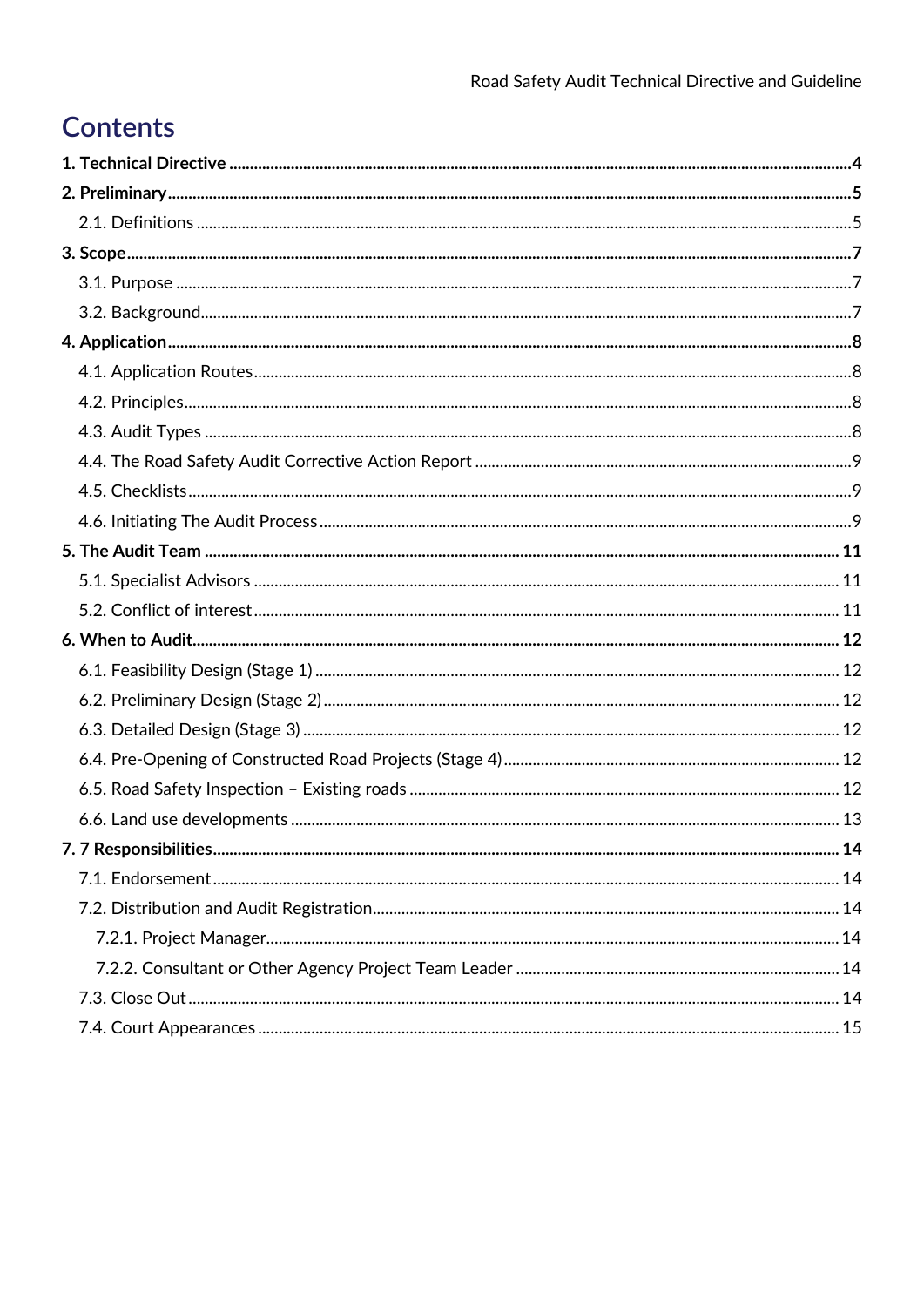# <span id="page-3-0"></span>**1. Technical Directive**

The Northern Territory Government is committed to providing a safe, reliable, and sustainable road transport network.

To assist the Northern Territory Government's focus on 'Safety', a strategic approach has been developed for the delivery of Road Safety Audits (RSAs). This is a vital proactive and predictive road safety mechanism for assessing the road safety risk associated with changes to the road network and on identified existing areas incorporating Safe System principles within the process. This is to be achieved by focusing the audit process on considering safe speeds and by providing forgiving road environments. This is to be delivered through the RSA process that acknowledges that road users do make mistakes and mechanical failures do occur. By considering the known limits to crash forces that the human body can tolerate, all RSAs will aim to reduce the number of incidents in the first instance, and reduce the consequential risk of fatal and serious injuries where crashes occur.

To achieve this the Department of Infrastructure, Planning and Logistics (DIPL) will conduct Road Safety Audits on all projects that facilitate permanent changes to Territory Roads, or a change due to temporary road configurations associated with construction traffic management arrangements, or on identified existing sections on the road network in accordance with the requirements of this technical directive.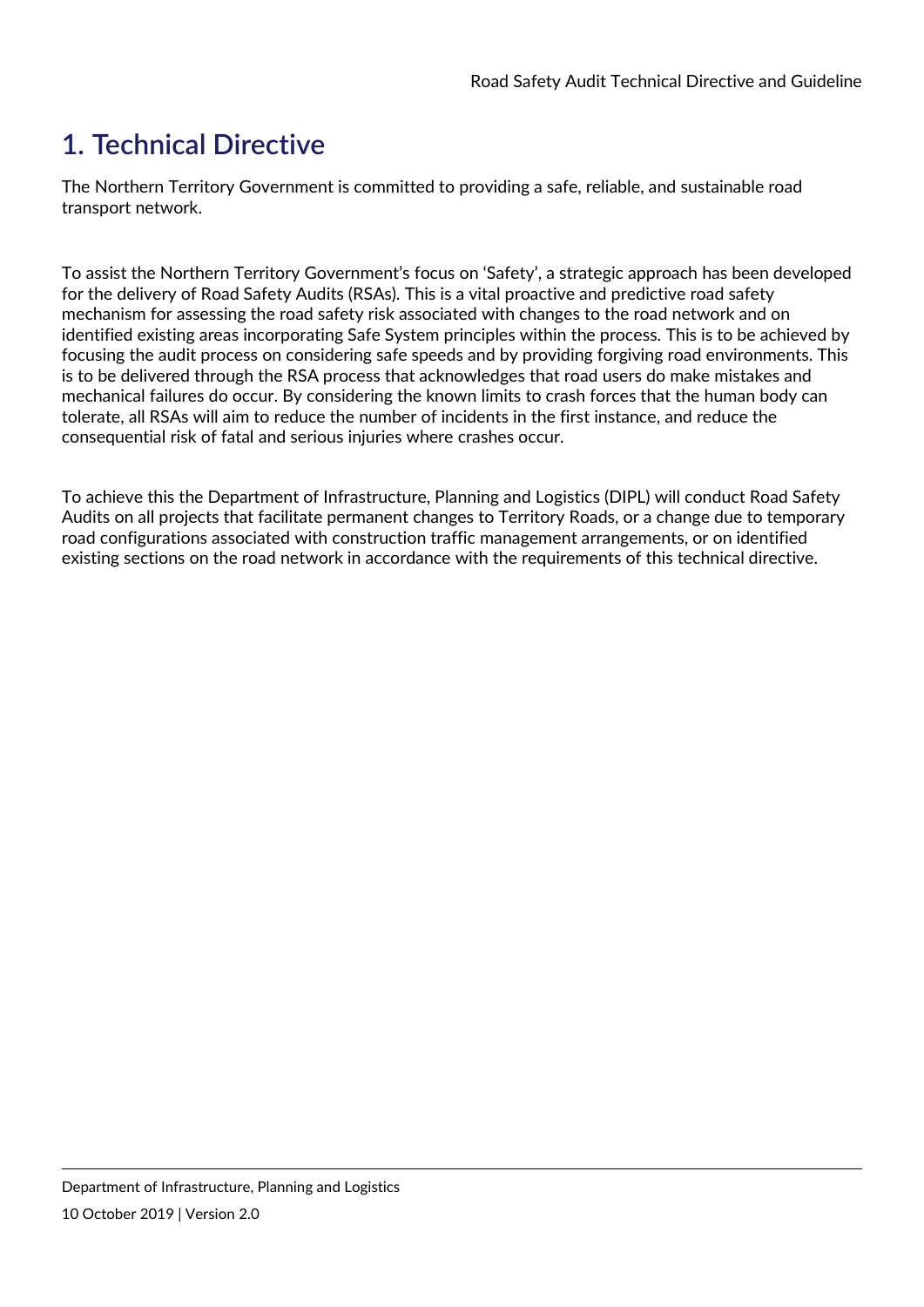# <span id="page-4-0"></span>**2. Preliminary**

### <span id="page-4-1"></span>**2.1. Definitions**

**Audit Brief** means the instructions prepared using the DIPL standard template. It defines the scope of the audit and provides sufficient information to enable the audit team to conduct the audit.

**Audit Team** means a team that shall comprise of at least two people, independent of the design team, comprising of members appropriately experienced and trained in road safety engineering or crash investigation with knowledge of current practice in road design or traffic engineering principles who undertake road safety audits.

**Audit Team Leader** means the person with appropriate training and experience with overall responsibility for carrying out the audit and certifying the report. An Audit Team Leader practising must be an IPWEA or State/Territory Road Authority Accredited Senior Road Safety Auditor.

**Audit Team Member** means an appropriately experienced and trained person who is appointed to the Audit Team and who reports to the Audit Team Leader. An Audit Team Member must be an IPWEA or State/Territory Road Authority Accredited Road Safety Auditor.

**Corrective Action Report (CAR)** means a tabular summary report prepared by the Audit Team to be reviewed and responded to by the Design Team Leader. The DIPL project manager is to ensure that the identified findings and agreed recommendations detailed in the report are actioned, or are programmed to be actioned. Refer to the Department's Road Safety Audit, Corrective Action Report Template as a guide in what is expected to be provided.

**Crash investigation** means an examination of crashes to identify patterns and common trends that may have contributed to crash causation or crash severity. This can include the detailed investigation of a single crash.

**Design Team Leader** refers to the person delegated through a project consultancy or by the DIPL Civil Design Manager to undertake and lead the design process for the defined project.

**Permanent change** means any permanent change to the road network, excluding like for like maintenance replacement works and temporary works. Permanent change includes geometric changes, intersection upgrades and or surface upgrades, i.e. unsealed to seal.

**Project Manager** means DIPL Staff tasked and authorised to manage the relevant project requirements.

**Public road** means a road either under the control and management of DIPL or a Local Government, or any other road accessible by the public, and excludes private roads, as further defined in Division 1, Part 2 of the Australian Road Rules.

Department of Infrastructure, Planning and Logistics 10 October 2019 | Version 2.0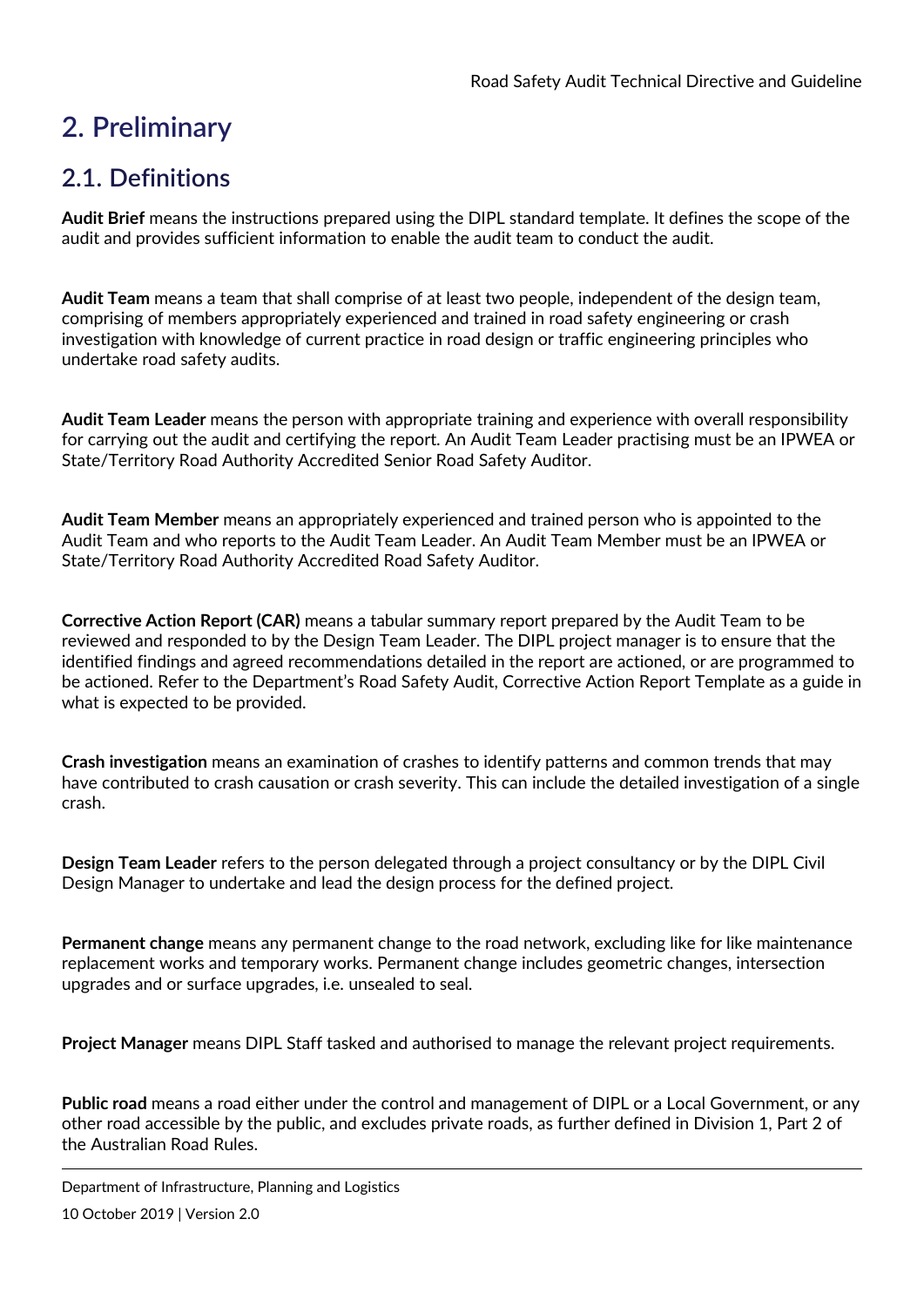**Road Safety Audit (RSA)** means a formal, systematic, assessment of the potential road safety risks associated with a new road project, temporary road configurations associated with construction traffic management, or on identified existing sections on the road network conducted by an independent qualified audit team. The assessment considers all road users and suggests measures to eliminate or mitigate those risks.

**Road safety engineering** means the design and implementation of physical changes to the road network intended to reduce the number and severity of crashes involving road users. In some instances, this includes drawing on the results of crash investigations.

**Road Safety Inspection** means a formal examination of an existing road or road related area in which an independent, qualified team report on the crash potential and likely safety performance of the location.

**Safe System** means a predictive road safety approach adopted by National and State or Territory Governments to generate improvements in road safety. The Safe System approach is underpinned by three guiding principles: people may make mistakes on our roads but should not be killed or seriously injured as a consequence; there are known limits to the forces the human body can tolerate without being seriously injured; and the road transport system should be designed and maintained so that people are not exposed to crash forces beyond the limits of their physical tolerance.

**Specialist Advisor** means a person approved by the Project Manager to provide independent specialist advice to the audit team, such as, road maintenance advisors, traffic signal specialists, police advisors and individuals with specialist local knowledge.

**Territory Roads** means Northern Territory Government roads which are under the control and management of DIPL.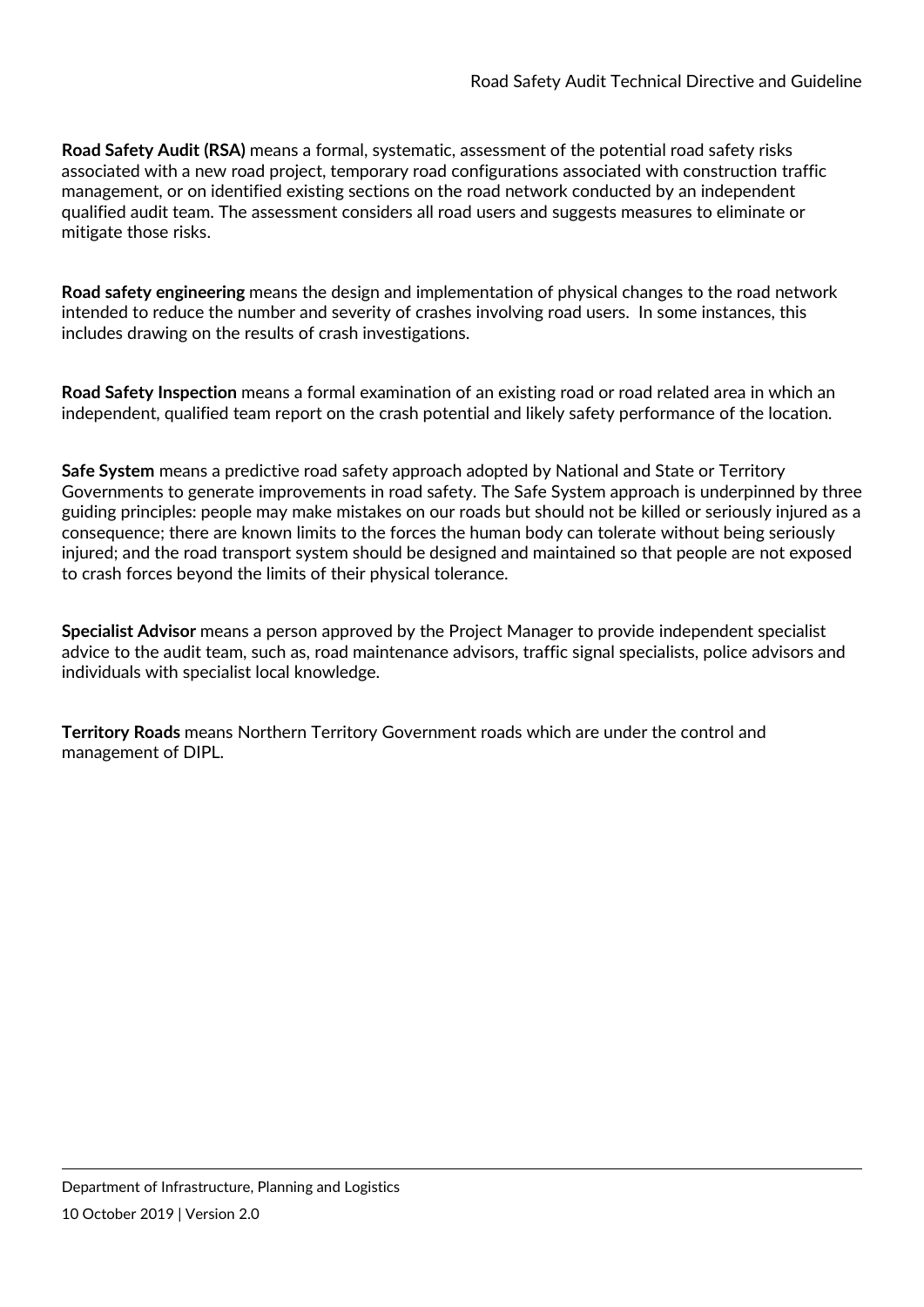# <span id="page-6-0"></span>**3. Scope**

### <span id="page-6-1"></span>**3.1. Purpose**

The purpose of this document is to set out the DIPL's requirements for conducting Road Safety Audits on Territory Roads.

The primary objective of this technical directive is to guide DIPL staff and Road Safety Audit Practitioners to ensure a consistent approach in undertaking audits and duly closing out the audit findings and agreed actions in accordance with the *Austroads Guide to Road Safety (AGRS) PART 6: Managing Road Safety Audits*  and *Guide to Road Safety (AGRS) PART 6A: Implementing Road Safety Audits*.

# <span id="page-6-2"></span>**3.2. Background**

In accordance with the Australian National and the Northern Territory Road Safety Strategies, this technical directive and guideline adopts a Safe System approach in the undertaking of road safety audits by placing emphasis on fatal and serious crash risk.

The road safety audit process is an assessment of road engineering projects and as such the Safe System sphere of influence is limited to two of the four cornerstones of the Safe System approach, namely, Safe Roads and Roadsides, and Safe Speeds.

This is to be achieved by focusing the audit process on considering safe speeds and by providing forgiving roads and roadsides. This is to be delivered through the Road Safety Audit process by accepting that people may make mistakes, and by considering the known limits to crash forces the human body can tolerate, with the aim to reduce the risk of fatal and serious injury crashes.

A Road Safety Audit is a formal examination of a road project, or an evaluation of an existing road in which an independent qualified team reports on potential crash occurrence and severity which may result from the introduction of the project elements.

Road Safety Audits are a proactive process to prevent the occurrence of road crashes. The Road

Safety Audit process provides a powerful mechanism to identify potential crash risk in the delivery of road projects or existing situations, and aims to reduce the risk of trauma and crashes on the road network.

In the implementation of this technical directive and guideline, the road safety audit approach taken shall adopt the principle that it is not acceptable that any human should die or be seriously injured on the Territory Road Network, and that specific road safety audit findings shall be actioned accordingly.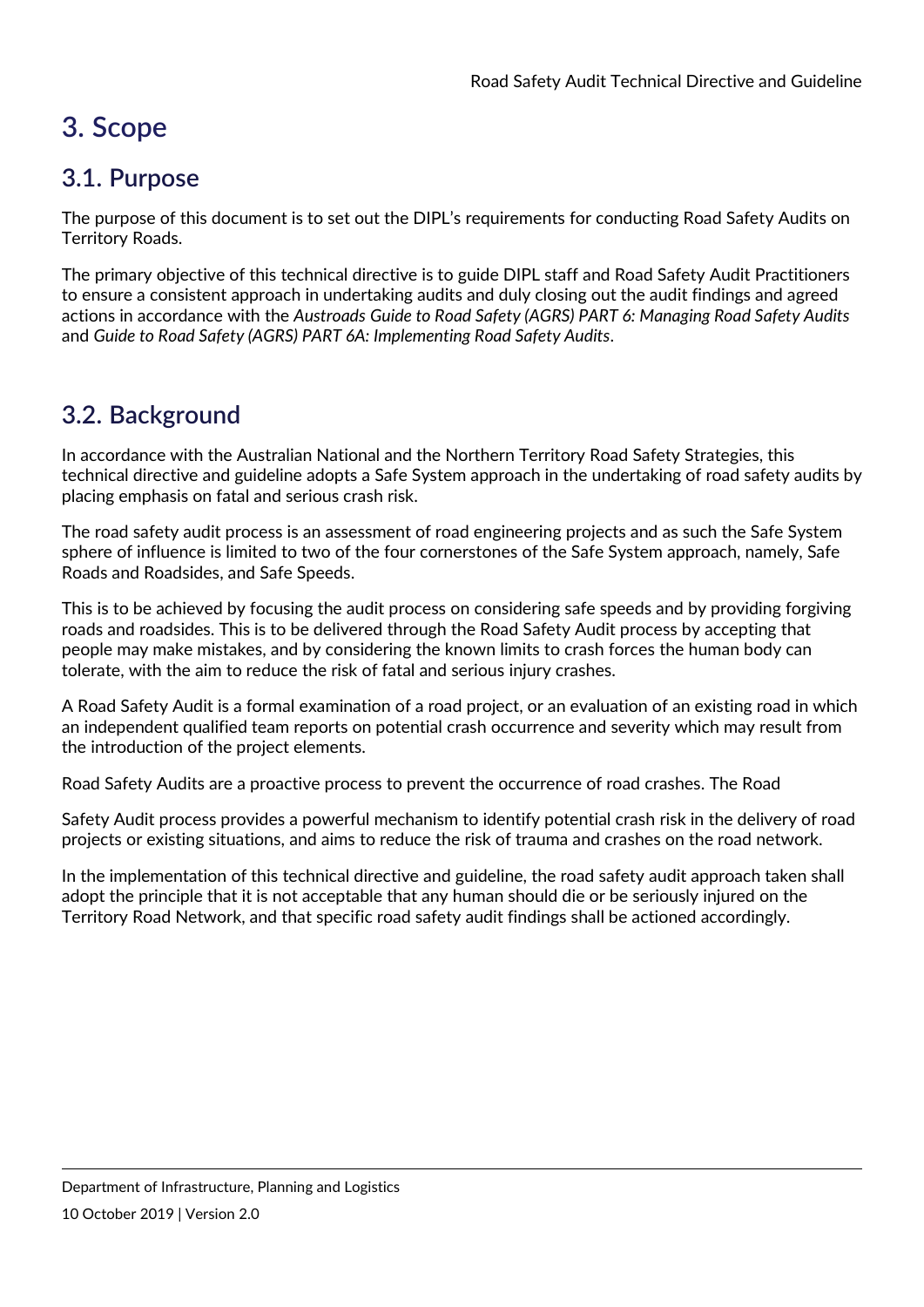# <span id="page-7-0"></span>**4. Application**

### <span id="page-7-1"></span>**4.1. Application Routes**

This Guideline applies to all Territory Roads.

### <span id="page-7-2"></span>**4.2. Principles**

Road Safety Audits shall be conducted in accordance with the requirements of this technical directive with reference to *AGRS Part 6: Managing Road Safety Audits* and *AGRS PART 6A: Implementing Road Safety Audits*, which explains the general principles of Road Safety Auditing.

A DIPL road safety audit brief shall be prepared and provided to the accredited audit team leader. The audit brief should include details of the project purpose, any departures from standards, crash data, traffic data and information about any previous Road Safety Audits conducted on the project.

All Road Safety Audits **must** be repeated if the project design materially changes, if there are many minor changes which together could impact on road user safety, or if the previous road safety audit for the relevant stage is more than 3 years old. Should a project not begin the next stage in its development within 3 years of the completion of the previous audit, the project must be re-audited. This is to ensure that due consideration is given to the project's interface with the existing road network.

### <span id="page-7-3"></span>**4.3. Audit Types**

Road Safety Audits may be undertaken for each of the stages below:

- Feasibility Design
- Preliminary Design
- Detailed design
- Work Zone Traffic Management of Construction Works
- Pre-Opening (when the project is substantially complete and prior to opening to the public)
- Post Completion of Projects
- Land Use Developments
- **Existing Roads**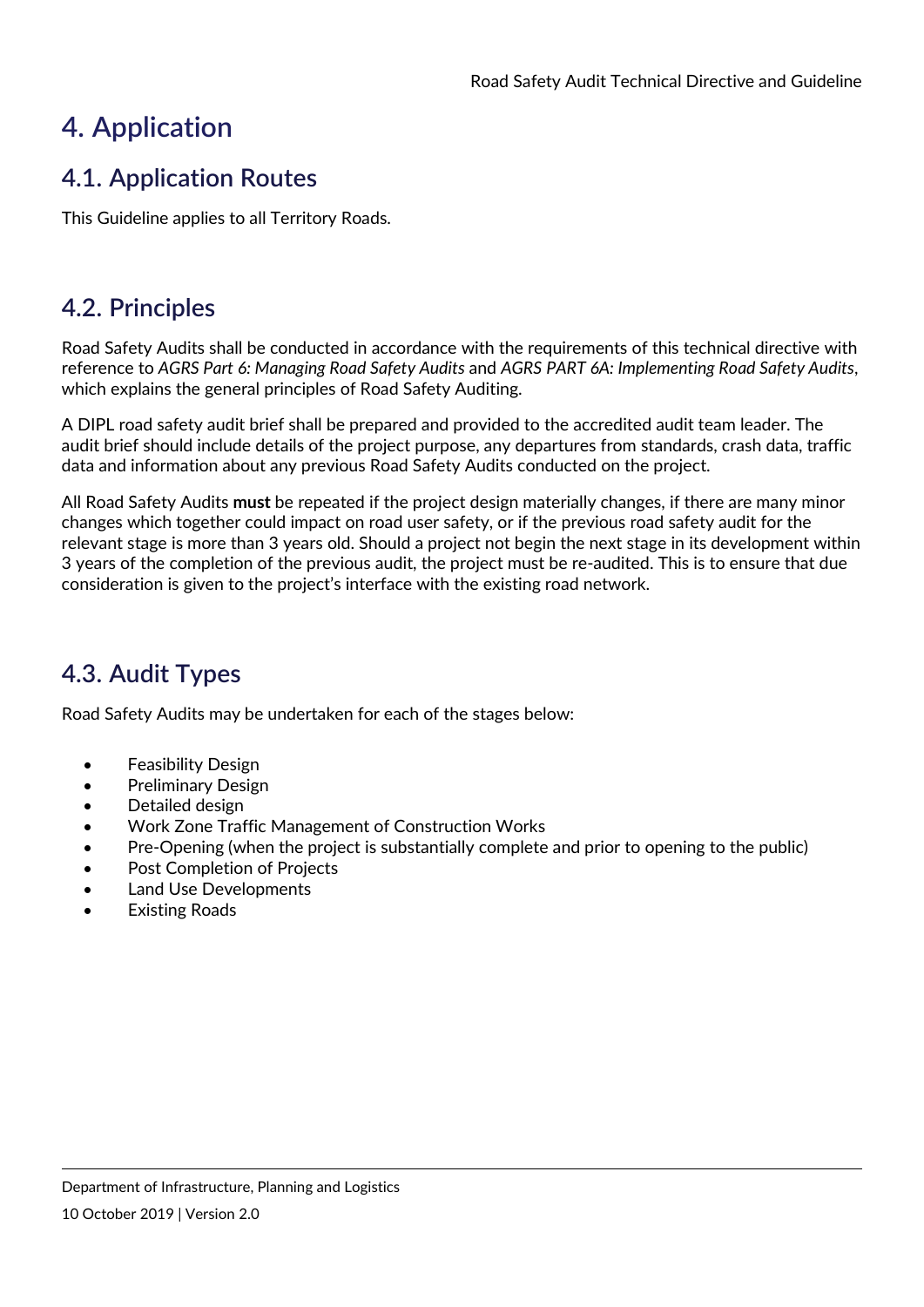# <span id="page-8-0"></span>**4.4. The Road Safety Audit Corrective Action Report**

The road safety audit corrective action report template is a guide to assist in providing the relevant content as identified in the *AGRS Parts 6* and *6A*. The template is available for use at [https://dipl.nt.gov.au/industry/technical-standards-guidelines-and-specifications/road-safety-audits,](https://dipl.nt.gov.au/industry/technical-standards-guidelines-and-specifications/road-safety-audits) and is structured to further assist in reporting the audit findings by:

- clearly identifying the section of road,
- the relevant issues.
- provides recommendations,
- ranks the issues based on risk in accordance with the *AGRS Part 6A: Implementing Road Safety Audits*, and
- where practical, the report shall include photos and/or plans.

## <span id="page-8-1"></span>**4.5. Checklists**

Checklists can be used as a prompt for the auditor and all checklists should be used in conjunction with *AGRS Part 6A: Implementing Road Safety Audits*.

Completed check lists **shall not** be appended to the final road safety audit report.

## <span id="page-8-2"></span>**4.6. Initiating the Audit Process**

Advice on when the audit process should be initiated and the information required by the audit team is provided in Table 1 below.

| <b>Audit Stage</b>                     | <b>Description</b>                               | When to initiate<br><b>RSA</b> process                                                      | Information required                                                                                                                                                                                                                                                           |
|----------------------------------------|--------------------------------------------------|---------------------------------------------------------------------------------------------|--------------------------------------------------------------------------------------------------------------------------------------------------------------------------------------------------------------------------------------------------------------------------------|
| <b>Feasibility Design</b><br>(Stage 1) | An audit of the<br>feasibility project<br>design | Prior to land<br>acquisition                                                                | Road safety audit brief.<br>Drawings including horizontal and vertical<br>alignment and basic form of intersections<br>proposed in hard copy and electronic<br>format.                                                                                                         |
| Preliminary<br>Design (Stage 2)        | An audit of the<br>preliminary<br>project design | On completion of<br>preliminary<br>design prior to<br>commencement<br>of detailed<br>design | Road safety audit brief.<br>Drawings including horizontal and vertical<br>alignment, typical cross section and form<br>of intersections proposed in hard copy and<br>electronic format.<br>Copy of previous stage audits undertaken<br>and completed Corrective Action Report. |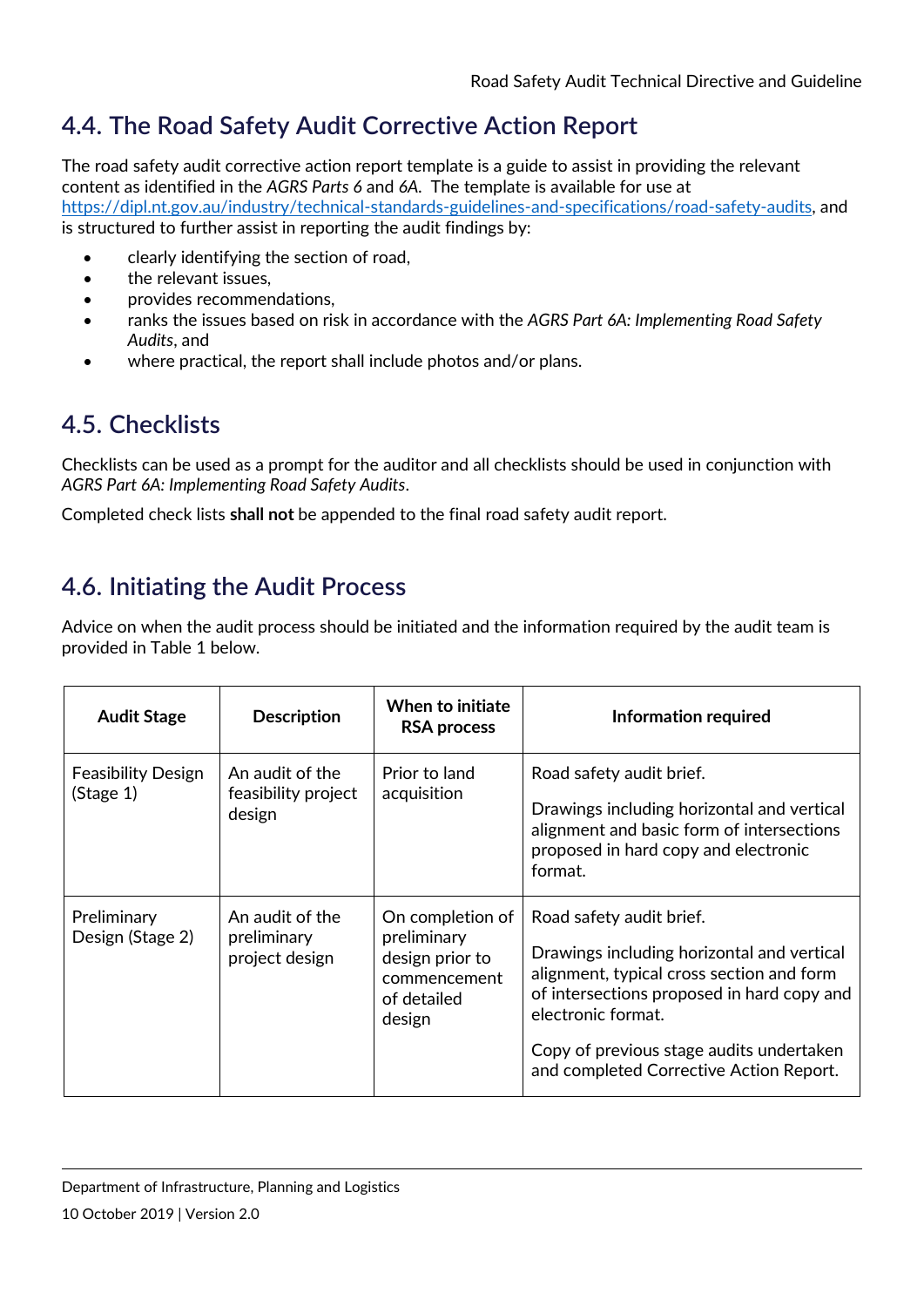| Detailed Design<br>(Stage 3)           | An audit of the<br>detailed project<br>design | Prior to<br>tendering the<br>contract for the<br>project                                       | Road safety audit brief.<br>Drawings including horizontal and vertical<br>alignment, cross sections, road markings,<br>signage, kerbing, safety barriers, drainage,<br>lighting, traffic signal details and<br>landscaping in hard copy and electronic<br>format.<br>Copy of previous stage audits undertaken<br>and completed Corrective Action Report. |
|----------------------------------------|-----------------------------------------------|------------------------------------------------------------------------------------------------|----------------------------------------------------------------------------------------------------------------------------------------------------------------------------------------------------------------------------------------------------------------------------------------------------------------------------------------------------------|
| Pre-Opening<br>(Stage 4)               | An audit of the<br>constructed<br>project     | Once<br>substantially<br>complete prior to<br>opening to road<br>users                         | Road safety audit brief.<br>As-built drawings in hard copy and<br>electronic format, if available.<br>Copy of previous stage audits undertaken<br>and completed Corrective Action Report.                                                                                                                                                                |
| <b>Work Zone Traffic</b><br>Management | Audit of the<br>construction work<br>site     | To be<br>undertaken<br>where<br>construction<br>activity extends<br>to active traffic<br>areas | Project drawings and Specification, and<br><b>Work Zone Traffic Management</b><br>Documents                                                                                                                                                                                                                                                              |

**Table 1 Road Safety Audit Stages and Requirements**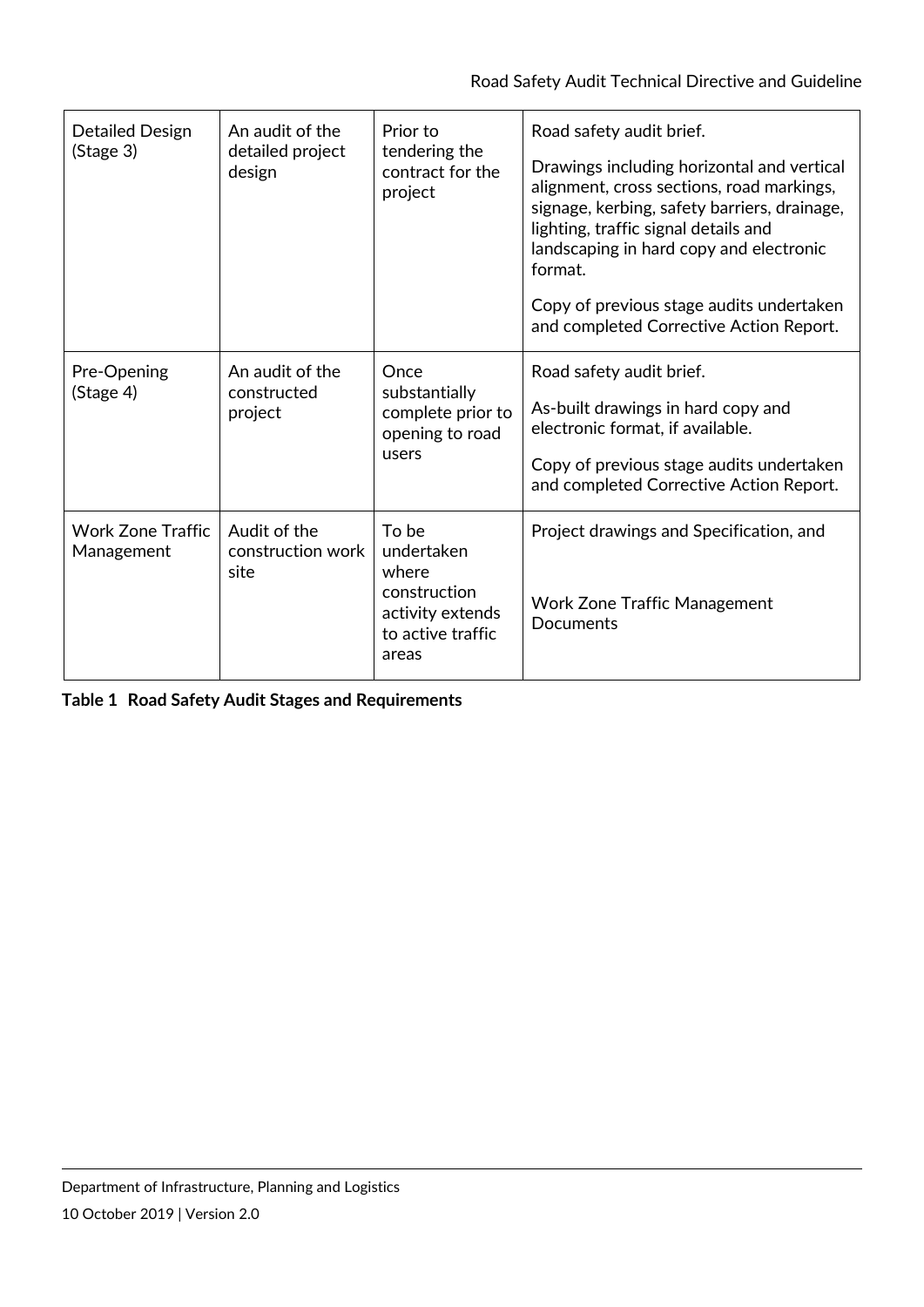# <span id="page-10-0"></span>**5. The Audit Team**

All road safety audit teams must comprise a minimum of two members. The audit team shall be made up of an IPWEA or State/Territory Road Authority Accredited Senior Road Safety Auditor and a minimum of one IPWEA or State/Territory Road Authority Accredited Road Safety Auditor team member.

#### <span id="page-10-1"></span>**5.1. Specialist Advisors**

Specialist advisors, such as, Police advisors or technical experts can assist the audit team by providing independent specialist advice to the audit team on particular aspects of a project.

There is no requirement for a specialist advisor to be an Accredited Road Safety Auditor. Specialist advisors shall be listed as an "Advisor" in the audit report and shall not be listed as a team member.

### <span id="page-10-2"></span>**5.2. Conflict of interest**

Team Leaders/Members shall excuse themselves from participation in the audit if:

- They have had any involvement in planning, design, construction or maintenance activities for road infrastructure for the project; or
- They perceive any possibility of duress or coercion by their employer or employer's staff in relation to the audit.

Persons not accredited as a Road Safety Auditor or do not have relevant specialist skills may still participate as an observer if invited to do so by the Team Leader.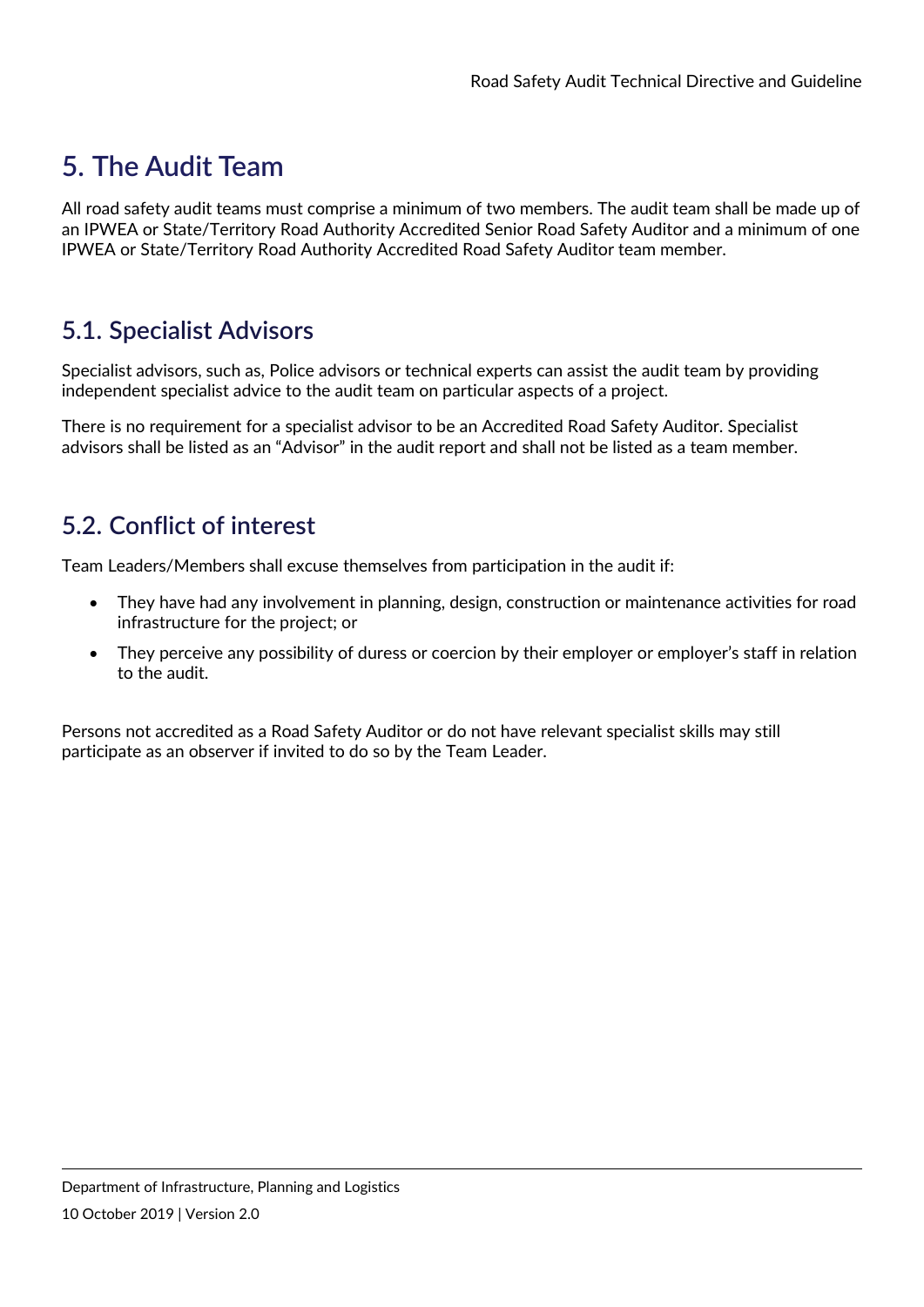# <span id="page-11-0"></span>**6. When to Audit**

Road Safety Audits shall be undertaken on all Capital Works and significant Minor New Works Programmed road projects that involve a permanent change to the Territory Road network.

### <span id="page-11-1"></span>**6.1. Feasibility Design (Stage 1)**

A Stage 1 Road Safety Audit is to be conducted on complex planning projects that are likely to create interfaces with existing road networks or complex arrangements to future networks.

#### <span id="page-11-2"></span>**6.2. Preliminary Design (Stage 2)**

A Stage 2 Road Safety Audit is to be conducted on complex Capital Works Programmed road projects that incorporate multiple road interfaces and in circumstances of high proportions of heavy vehicle traffic.

#### <span id="page-11-3"></span>**6.3. Detailed Design (Stage 3)**

A Stage 3 Road Safety Audit is to be conducted on all road infrastructure projects that involve a permanent change to Territory Roads.

#### <span id="page-11-4"></span>**6.4. Pre-Opening of Constructed Road Projects (Stage 4)**

Stage 4, Pre Opening Road Safety Audits are to be undertaken on road infrastructure projects that involve a permanent change to Territory Roads where the change is in high speed environments, has reasonable interface with pedestrian activity or is in area of high traffic volumes.

#### <span id="page-11-5"></span>**6.5. Road Safety Inspection – Existing roads**

Road Safety Inspections are a proactive road safety risk assessment that can be conducted on the existing public road network. Road Safety Inspections are a formal examination of an existing road or road related area in which an independent, qualified team report on the crash potential and likely safety performance of the road or location.

Road Safety Inspections shall be carried out in accordance with the requirements provided in the *AGRS Part 6A: Implementing Road Safety Audits*.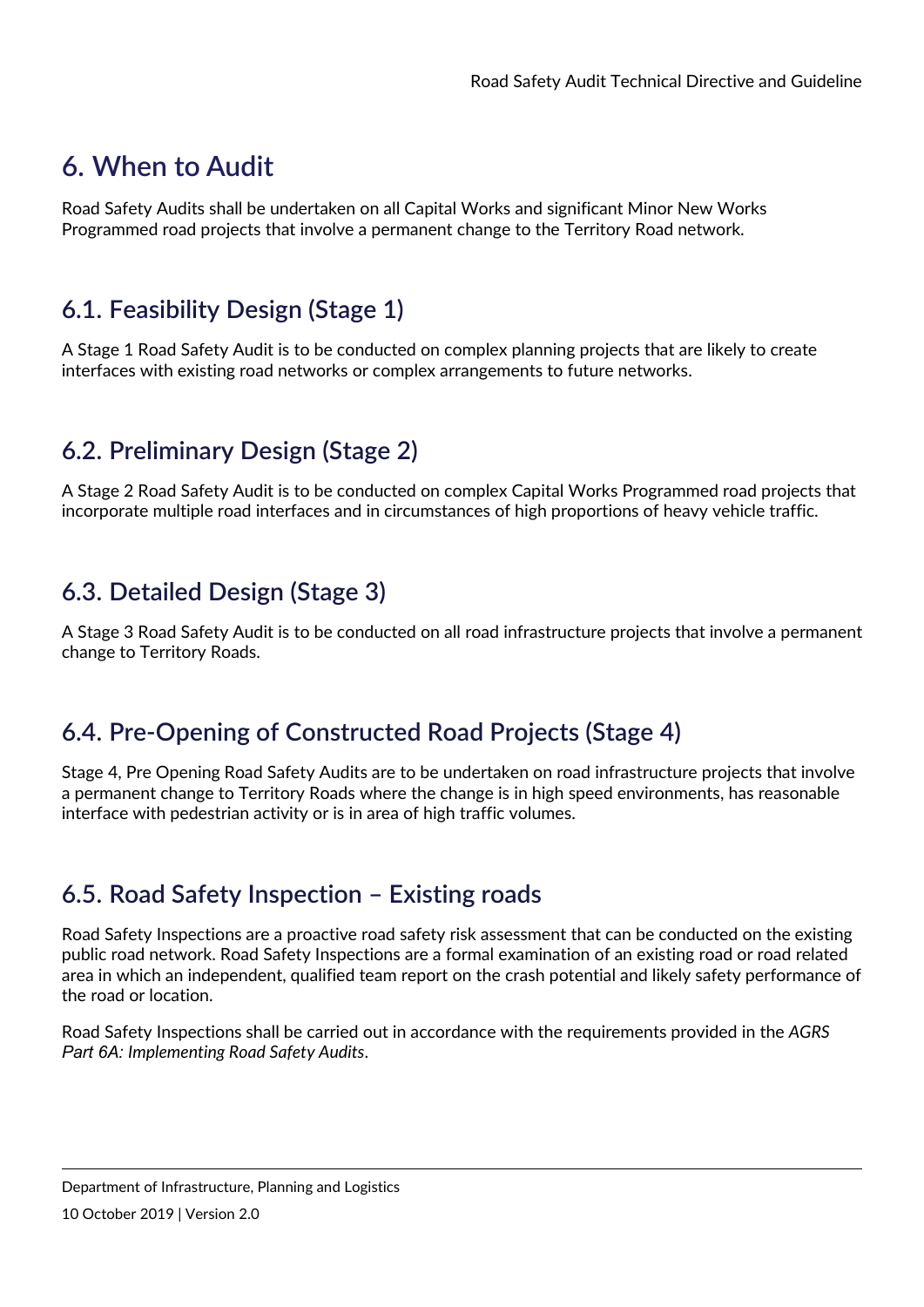### <span id="page-12-0"></span>**6.6. Land use developments**

Road safety audits shall be conducted on land use developments that intersect Territory Roads, or on roads created by a land use development that are to be handed over to the NTG, in accordance with the requirements outlined in this technical directive and guideline.

Stage 4, Pre Opening Road Safety Audits are to be additionally undertaken on Land use development road connections to high order Territory Roads such as National Highways, Arterial Roads or high speed environment roads.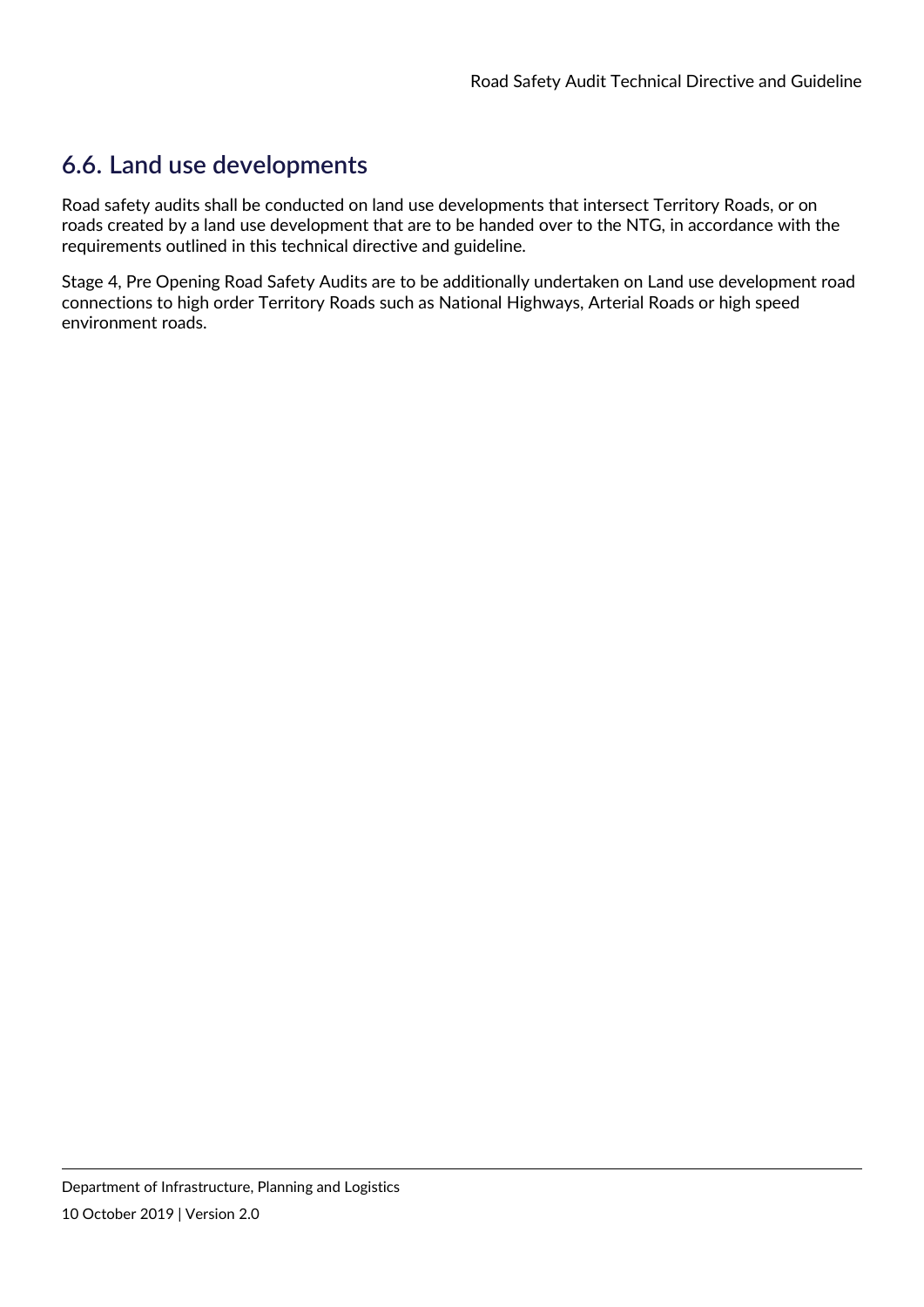# <span id="page-13-0"></span>**7. 7 Responsibilities**

#### <span id="page-13-1"></span>**7.1. Endorsement**

All Audit Reports shall be endorsed by the Road Safety Audit Team Leader, prior to submission to the DIPL.

# <span id="page-13-2"></span>**7.2. Distribution and Audit Registration**

#### <span id="page-13-3"></span>**7.2.1. Project Manager**

Team Leaders directly employed by DIPL shall arrange for the Road Safety Audit Corrective Action Report to be recorded on the relevant project TRM file, electronically forwarded with a workflow action assigned to the Project Manager, Regional Manager or the delegated representative, and registered on the Road Safety Audit Tracking System.

#### <span id="page-13-4"></span>**7.2.2. Consultant or Other Agency Project Team Leader**

Consultants or Other Design Team Leaders shall arrange for the audit report (including the Corrective Action Report) to be electronically forwarded to the Project Manager.

The Project Manager shall arrange for the full audit report (including the Corrective Action Report) to be recorded on the relevant TRM file.

### <span id="page-13-5"></span>**7.3. Close Out**

The Project Manager, in consultation with the Design Manager or external Project Team Leader shall complete the Corrective Action Report and incorporate any changes into the project documentation.

Remediation of project impacting actions shall be undertaken in time frames extending from immediate rectification completion to rectification within one calendar month, commensurate with the severity of the identified issue as defined by the priority risk rating listed in the Corrective Action Report. The completed and signed report is to be recorded on the relevant TRM file, a copy forwarded to the audit team leader, and updated in the Road Safety Audit Tracking System.

The Project Manager, Regional Manager or the delegated representative shall be responsible for the proposed actions and comments resulting from the Corrective Action Report.